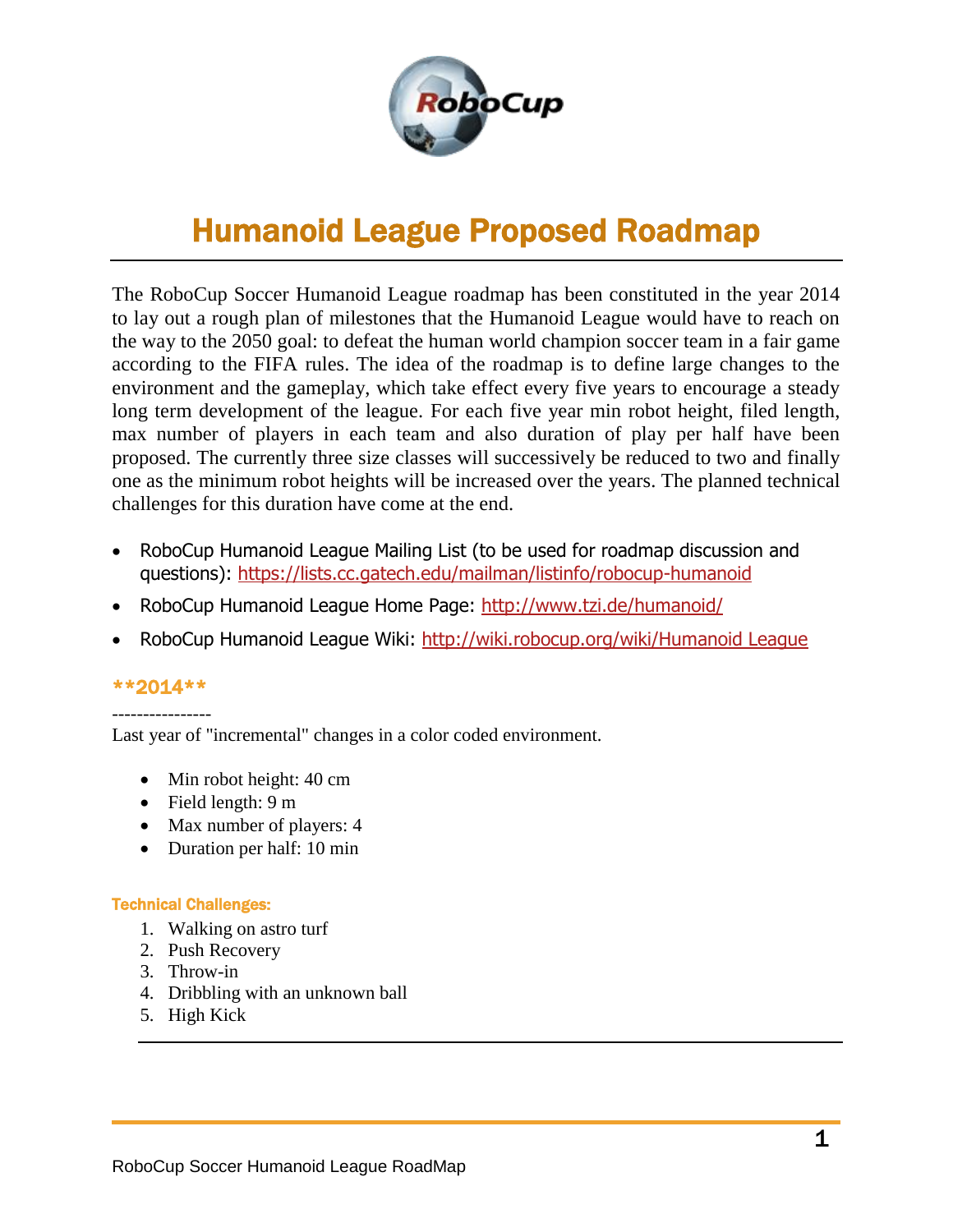

#### \*\*2015\*\*

#### ----------------

Robots are playing in a miniature FIFA soccer field environment. Color coding has been mostly abandoned. We use white goals and a FIFA compliant ball of size 5, which we can characterize as "at least 50% white". The floor is covered with astro turf of some green shade to simulate a grass like texture. Field markings are a scaled version of a FIFA soccer field.

- Min robot height: 40 cm
- Field length: 10 m
- Max number of players: 4
- Duration per half: 10 min

#### Technical Challenges:

- 1. Coordinated pass and strike (the ball must not stop)
- 2. Coordinated throw and strike (the ball must not stop)
- 3. Push recovery
- 4. Top speed
- 5. High Kick

### \*\*2020\*\*

# ----------------

We double the field size and the match duration. Game play is fully autonomous. Throw-ins, penalties, substitutions etc. are performed without human intervention. There is only one class for all sizes.

- Min robot height: 60 cm
- Field length: 20 m
- Max number of players: 6
- Duration per half: 20 min

#### Technical Challenges:

- 1. Running
- 2. Kick from running
- 3. Push recovery
- 4. Top speed
- 5. High Kick (abandoned when robots kick higher than the goal)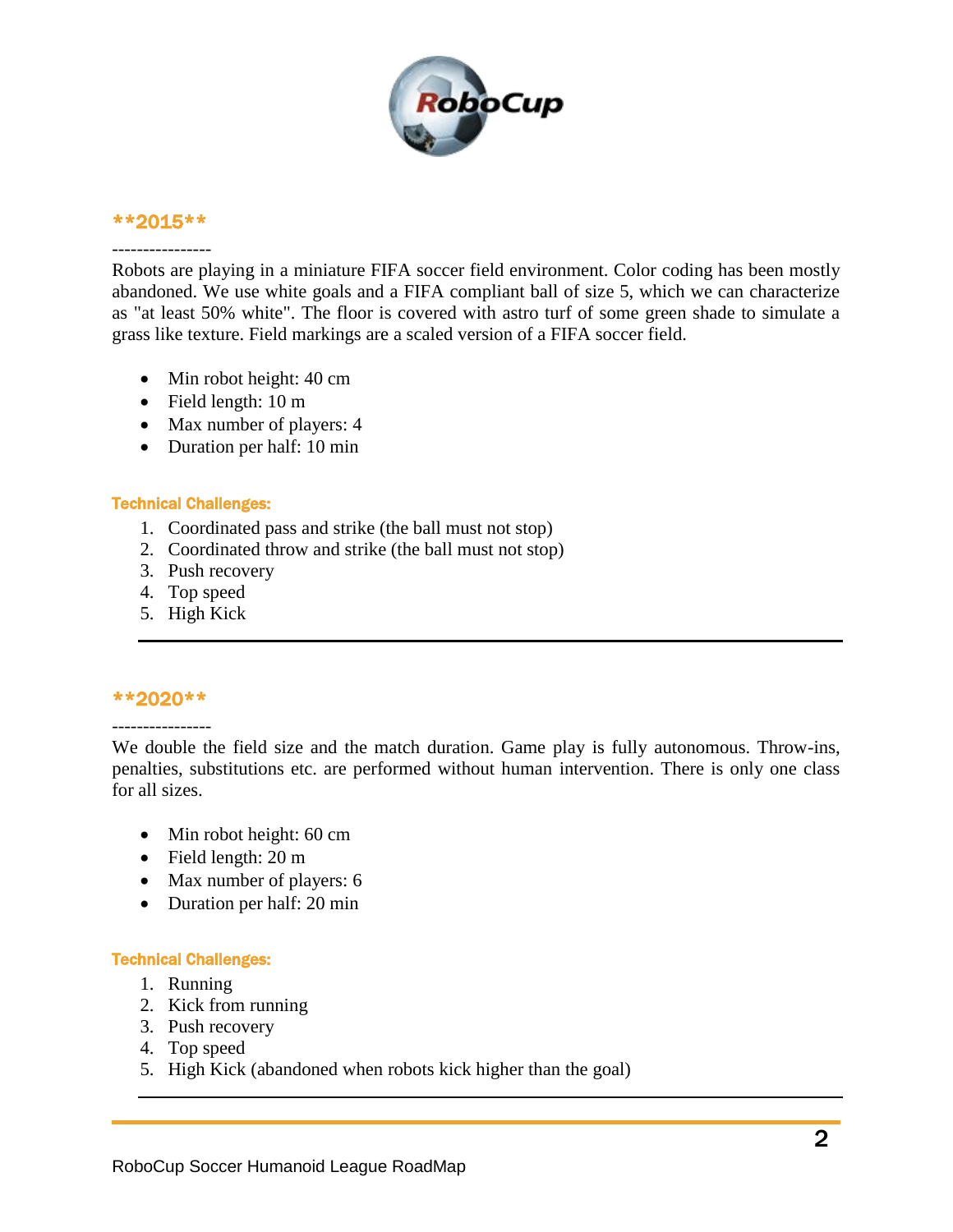

# \*\*2025\*\* ----------------

Increase in field size, number of players and game duration.

- Min robot height: 80 cm
- Field length: 30 m
- Max number of players: 6
- Duration per half: 25 min

## Technical Challenges:

- 1. Jumping
- 2. Heading
- 3. Push recovery
- 4. Top speed
- 5. Long distance kick (who can score a goal from the largest distance)

## \*\*2030\*\*

#### ----------------

It's time to play against humans. The robots should play competitive games against an unprofessional human team, for example the TC.

- Min robot height: 100 cm
- Field length: 50 m
- Max number of players: 8
- Duration per half: 30 min

### Technical Challenges:

- 1. Scoring against a human goalie
- 2. Defending against a human striker
- 3. Outrunning the president of RoboCup
- 4. Push recovery
- 5. Top speed
- 6. Long distance kick

# \*\*2035\*\* ----------------

#### RoboCup Soccer Humanoid League RoadMap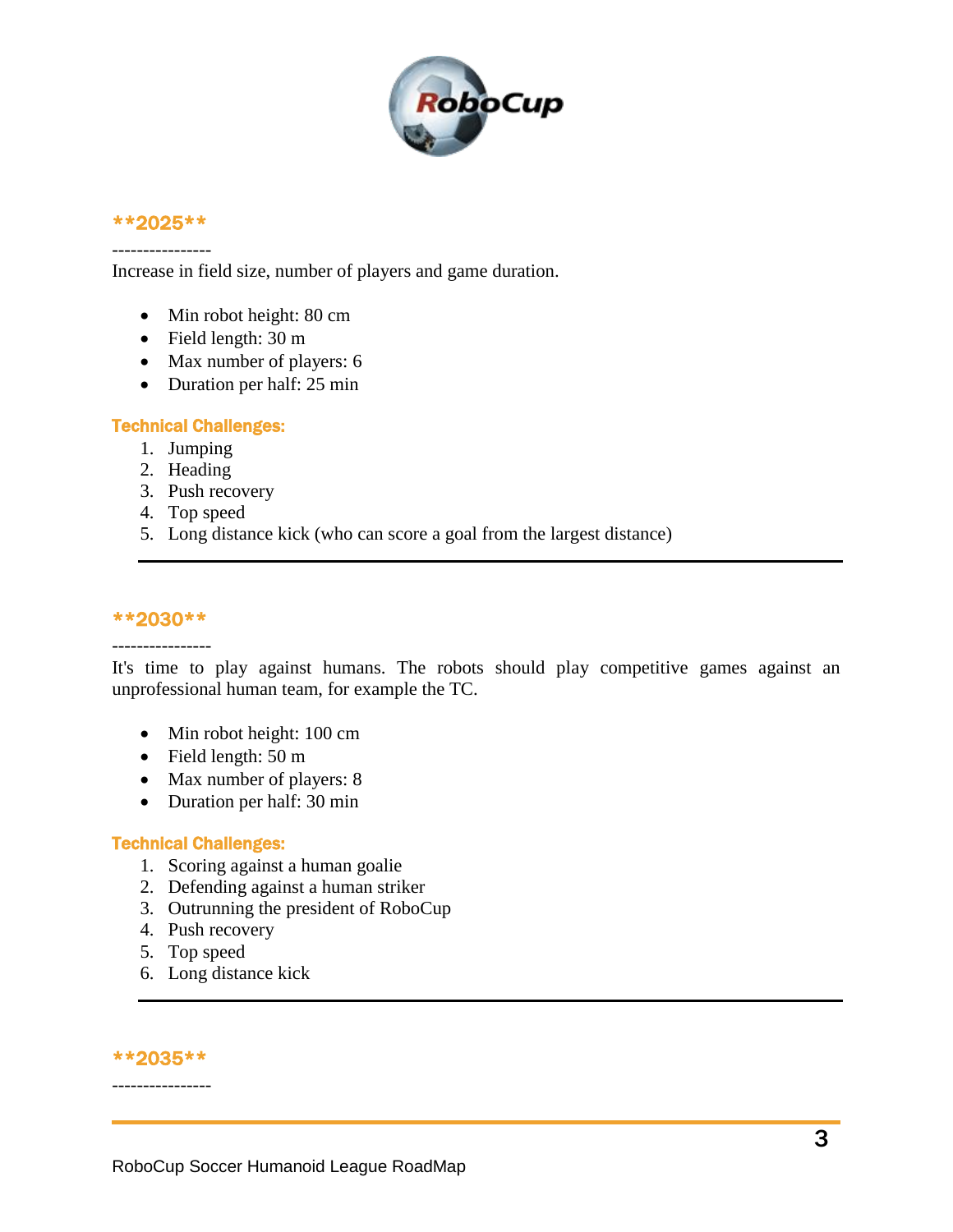

Field and game duration increase. Play games against junior champion teams.

- Min robot height: 120 cm
- Field length: 70 m
- Max number of players: 8
- Duration per half: 35 min

### Technical Challenges:

- 1. Scoring against a human goalie
- 2. Defending against a human striker
- 3. Outrunning the president of RoboCup
- 4. Push recovery
- 5. Top speed
- 6. Long distance kick
- 7. Robot Shower (prepare for rain and dirt)

### \*\*2040\*\*

----------------

Full FIFA compliance. A soccer field of at least 90 m in length, 11 roughly human sized players on the field, outdoors on grass, 45 minutes per half, all free-kick, throw-in and offside rules applied, limited number of substitutions and full autonomy. All games are played against a human team.

- Min robot height: 140 cm
- $\bullet$  Field length: 90 120 m
- Max number of players: 11
- Duration per half: 45 min

### Technical Challenges:

- 1. Scoring against a human star player goalie
- 2. Defending against a human star player striker
- 3. Outrunning an olympic champion
- 4. Long distance kick precision
- 8. Air Kick